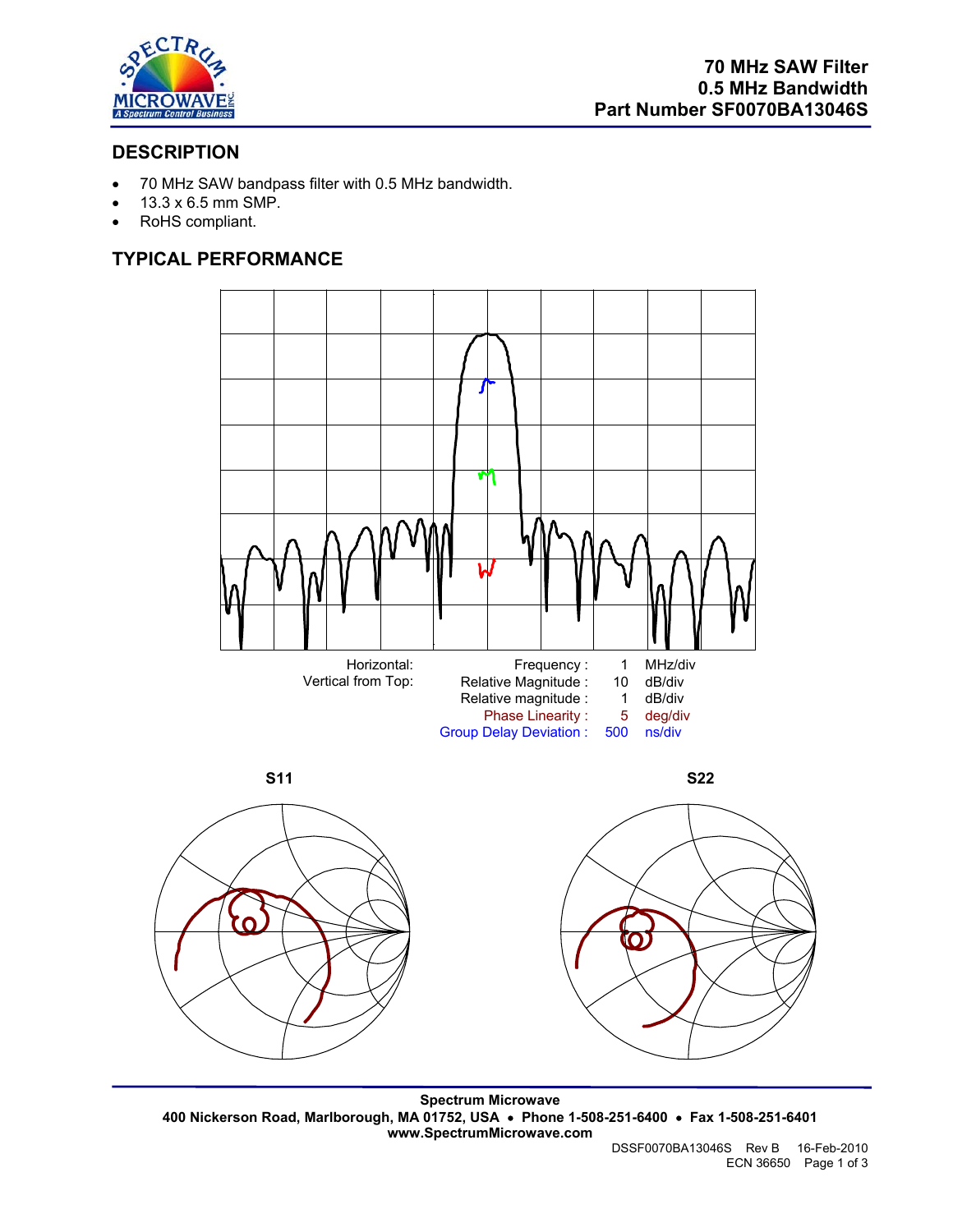

## **SPECIFICATION**

| Parameter                                           | Min                                | <b>Vo</b> | <b>Max</b>               | <b>Units</b> |
|-----------------------------------------------------|------------------------------------|-----------|--------------------------|--------------|
| Center Frequency $(F_C)^T$                          | 69.94                              | 70        | 70.05                    | <b>MHz</b>   |
| Insertion Loss at Fc                                |                                    | 9.0       | 10.25                    | dB           |
| 1 dB Bandwidth <sup>2</sup>                         | 0.35                               | 0.49      |                          | <b>MHz</b>   |
| 3 dB Bandwidth <sup>2</sup>                         | 0.50                               | 0.68      |                          | MHz          |
| 35 dB Bandwidth <sup>2</sup>                        |                                    | 1.25      | 1.4                      | MHz          |
| Passband Ripple                                     |                                    | 0.35      | 1.2                      | $dB$ $p-p$   |
| Phase Deviation from Linear (60% of 3 dB Bandwidth) |                                    | 2.0       | 8                        | deg p-p      |
| Group Delay Variation (60% of 3 dB Bandwidth)       |                                    | 220       | 500                      | ns p-p       |
| <b>Absolute Delay</b>                               |                                    | 1.45      | $\overline{\phantom{0}}$ | μS           |
| <b>Turnover Temperature</b>                         |                                    | 21        |                          | °C           |
| Substrate Material                                  | Quartz                             |           |                          |              |
| <b>Temperature Coefficient</b>                      | $\Delta F/F = -[(T-To)/5.4]^2$ ppm |           |                          |              |
| <b>Ambient Temperature</b>                          |                                    | 25        |                          | °C           |

Notes: 1. Defined as the average of the lower and upper 3 dB frequencies.

2. All dB levels are defined relative to the insertion loss.

## **MAXIMUM RATINGS**

| Parameter                          |       | Max |        |
|------------------------------------|-------|-----|--------|
| Storage Temperature Range          | -40   | 85  | $\sim$ |
| <b>Operating Temperature Range</b> | $-30$ |     | $\sim$ |
| Input Power Level                  | -     |     | dBm    |

## **MATCHING CIRCUIT**



#### Notes:

1. Recommend use of 2% tolerance matching components.

2. Component values shown are for guidance only and may change depending on board layout.

**Spectrum Microwave 400 Nickerson Road, Marlborough, MA 01752, USA** • **Phone 1-508-251-6400** • **Fax 1-508-251-6401 www.SpectrumMicrowave.com**